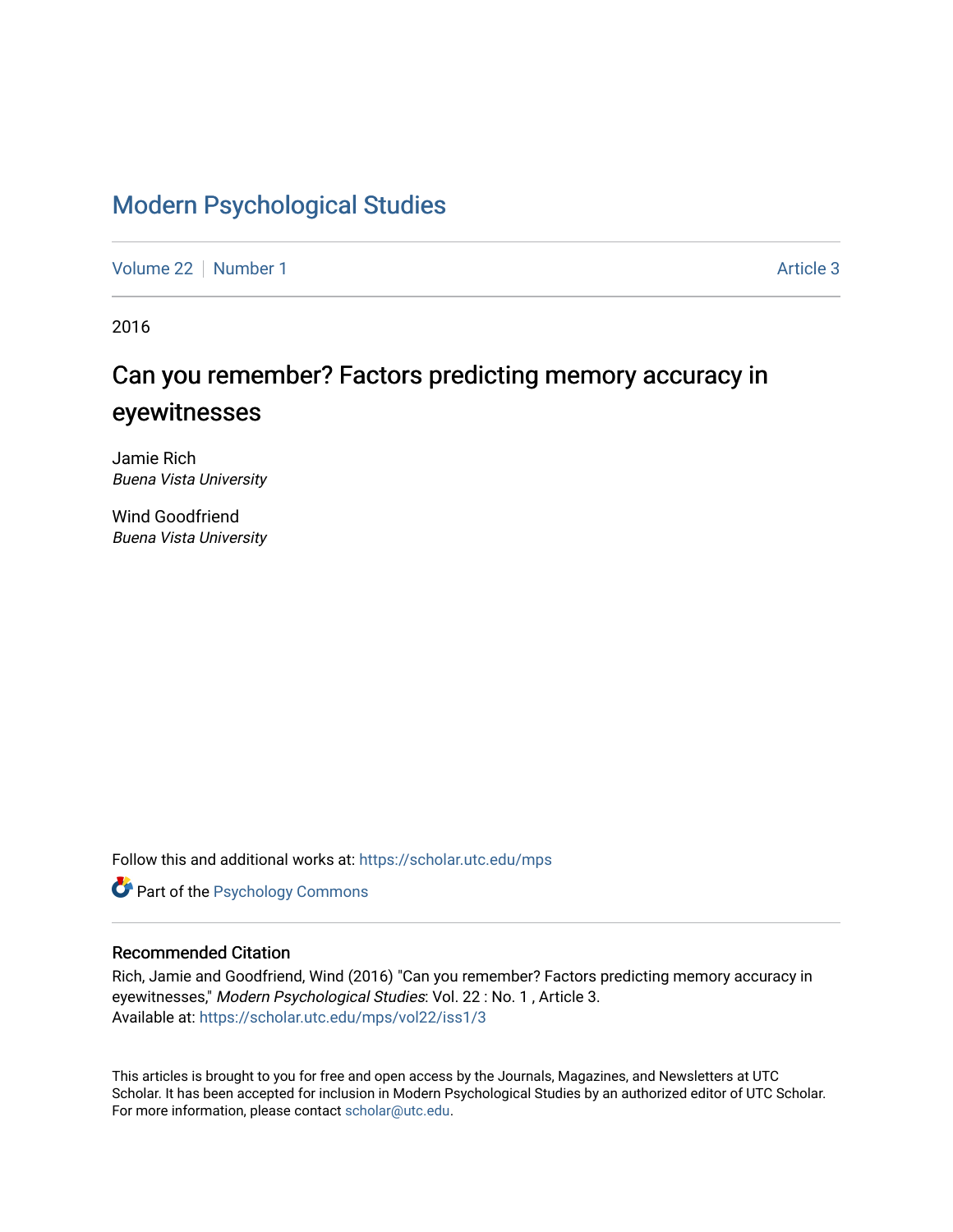# Can You Remember? Factors Predicting Memory Accuracy in Eyewitnesses Jamie Rich and Wind Goodfriend Buena Vista University

#### *Abstract*

*People become witnesses to crimes every day. This study further investigated witness variables such as sex and age, as well as the personality trait conscientiousness, in relation to one's ability to accurately remember a fictional crime scene. An experimental manipulation was also utilized; participants read an article claiming that either men or women were three times better at memory (a self-fulfilling prophecy effect). Then, they watched a short video of a crime and were asked to recall details. As expected, age and memory accuracy were negatively correlated (p < .001) and conscientiousness was positively correlated with memory accuracy (p = .046). There were no significant differences found among participants based on experimental conditions (p = .700), but a main effect of participant sex was marginally significant (p = .065), with women having slightly better memories than men. Studying how individual traits relate to memory accuracy can help determine factors that influence eyewitness scenarios and whether juries should rely on eyewitnesses. Implications, limitations, and future research are discussed. Keywords: Eyewitness memory, age, conscientiousness*

When crimes occur, witnesses are an essential part of the investigation and trial procedures. They are interviewed and asked detailed questions about what they experienced and saw. Police, judges, and other officials rely on witnesses' memory to be accurate, and juries find vivid eyewitness testimony extremely persuasive (Leippe, 1985). Unfortunately, eyewitness testimony is not perfect; in many cases, memory is distorted, falsified, or misconstrued. In spite of these flaws, juries find it hard to ignore a confident witness, even when that person's testimony is proven to be useless or irrelevant (Loftus, 2011). The purpose of the current study is to explore factors including age, participant sex, self-fulfilling prophecies, and personality that could have an association with memory accuracy. While extant research has explored each of these variables singly, no published research to date has examined the combination of all four factors together. In addition, this study proposes to explore these variables in a simulated "real world" type of setting  $-$  a fictional crime that participants

will witness – to maximize the interplay between ecological validity and the control of an experimental setting.

### **Age and Memory**

Memory capacity and age are negatively correlated (Charness, 1987; Light & Anderson, 1985), and it is more difficult to multitask as people get older. Some researchers suggest there is a general slowing of cognitive processes that comes with aging (e.g., Salthouse, 1994). In addition to physiological challenges, age is related to lack of memory practice. Because older adults have been out of school for so long, they have no need to use strategies that came with school work, and therefore memory becomes generally less efficient and flexible.

While most studies confirm the negative association between memory ability and age, not all studies do. One study showed no differences in reported use of memory strategies (e.g., reminder notes and relating information) or thoughts about how memory works, based on age (Perlmutter, 1978). This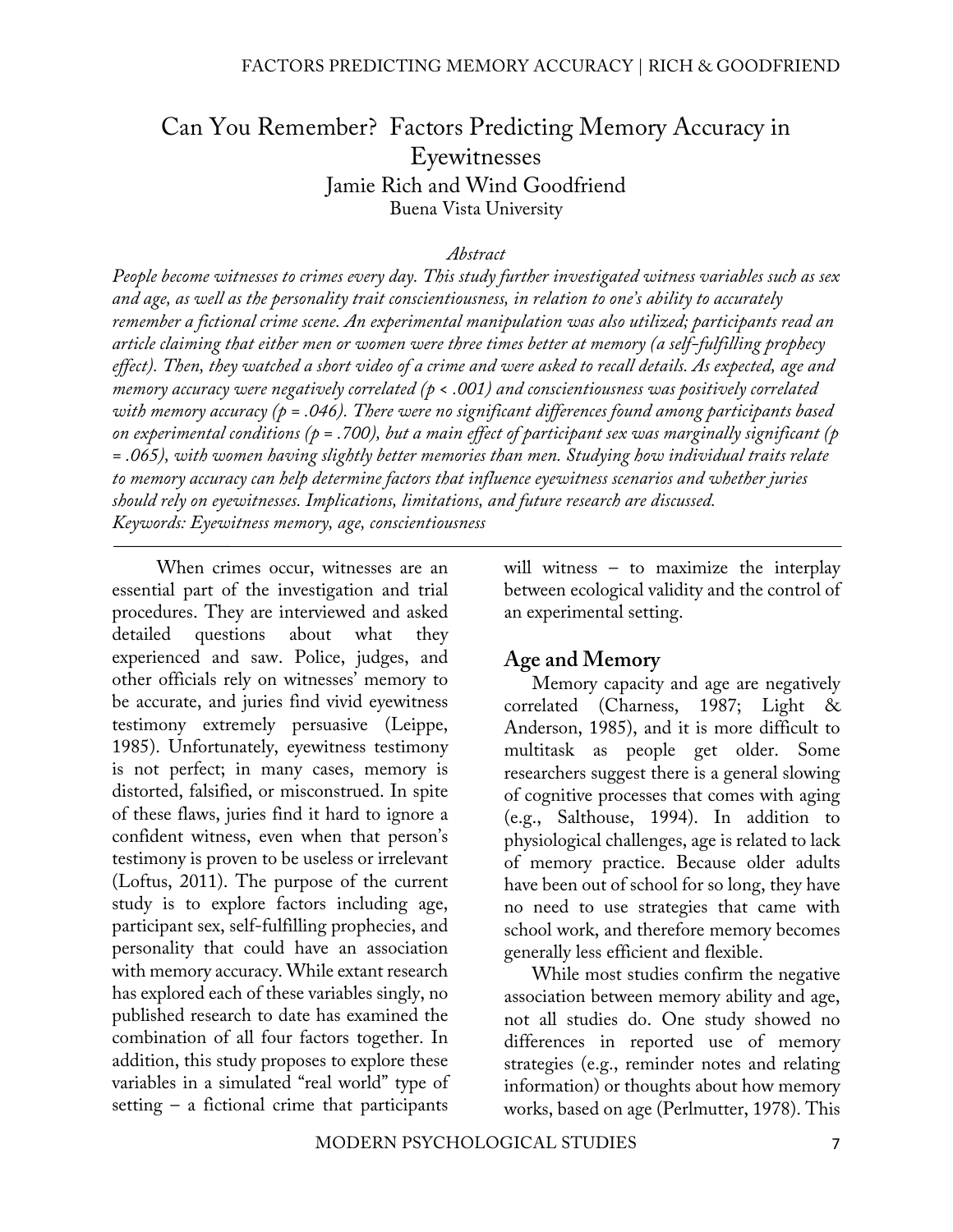implies that part of the decline older people may see in their memory could actually be due to self-fulfilling prophecies. Merton (1948) defines a self-fulfilling prophecy as, ". . . in the beginning, a false definition of the situation evoking a new behavior which makes the originally false conception come true" (p. 195; as cited in Sutton & Woodman, 1989). Most people already assume memory gets worse with age because it is a common societal conception. In Erber and Rothberg (1991), participants (young and elderly women) read vignettes about a younger or older person forgetting. They were supposed to explain what the cause was of forgetting. Participants claimed the reason for forgetting in the older person was declining memory from age, but for the younger person the reason was was lack of effort.

Beyond self-fulfilling prophecies, however, there are several factors that can influence memory in older adults such as mental illness (Niederehe, 1991), medications (Cammen, Simpson, Fraser, Preker, & Exton-Smith, 1987), and health problems (Cutler & Grams, 1988). The influence of self-fulfilling prophecies will be examined further below. From research on general declines in memory based on age, however:

**Hypothesis 1** was that there will be a negative correlation between age and memory accuracy when adults are asked to imagine being in a "real world" type of scenario. Participants were asked to view a fictional crime occur and to act as if they were a bystander witness to this crime. Participants aged 55 or over were specifically recruited, to allow for a wide range of ages to test this hypothesis.

# **Participant Sex and Memory**

Differences between men and women in terms of memory capacity and ability are difficult to interpret. Many studies show that men or women are better at specific kinds of memory, but several explanations exist for these differences. For example, some researchers have investigated differences in gender-stereotyped tasks (Ceci & Bronfenbrenner, 1985; Herrmann, Crawford, & Holdsworth, 1992). Expectations can influence a person's effort in a memory task. If men are supposed to be better at something (e.g., instructions to change a tire) women may do worse and men better because of the set expectation (Herrmann et al., 1992). In Ceci and Bronfenbrenner's (1985) study, children had to remember to complete a certain task 30 minutes later; boys were better at remembering to check a battery charger and girls were better at remembering to check the oven. When tasks and memory are stereotyped, the amount of effort given is influenced – participants may reduce effort if they believe they are ill-suited to the task. Again, then, self-fulfilling prophecies may have a role in whether men or women have better memory for a given task. While selffulfilling prophecies are discussed in depth below, the current study proposes to also check for a main effect of participant sex, but no specific finding was hypothesized. Thus:

**Research Question:** Will a main effect of participant sex will be found for memory accuracy in participants asked to remember a fictional crime they have witnessed?

# **Personality (Conscientiousness) and Memory**

Personality is defined as "an individual's characteristic mode of thinking, feeling, and acting" (Terry, 2006, p. 382). Some research has examined how personality is related to memory. For example, Howarth (1969) looked at the traits of introversion and extroversion and found that introverts will do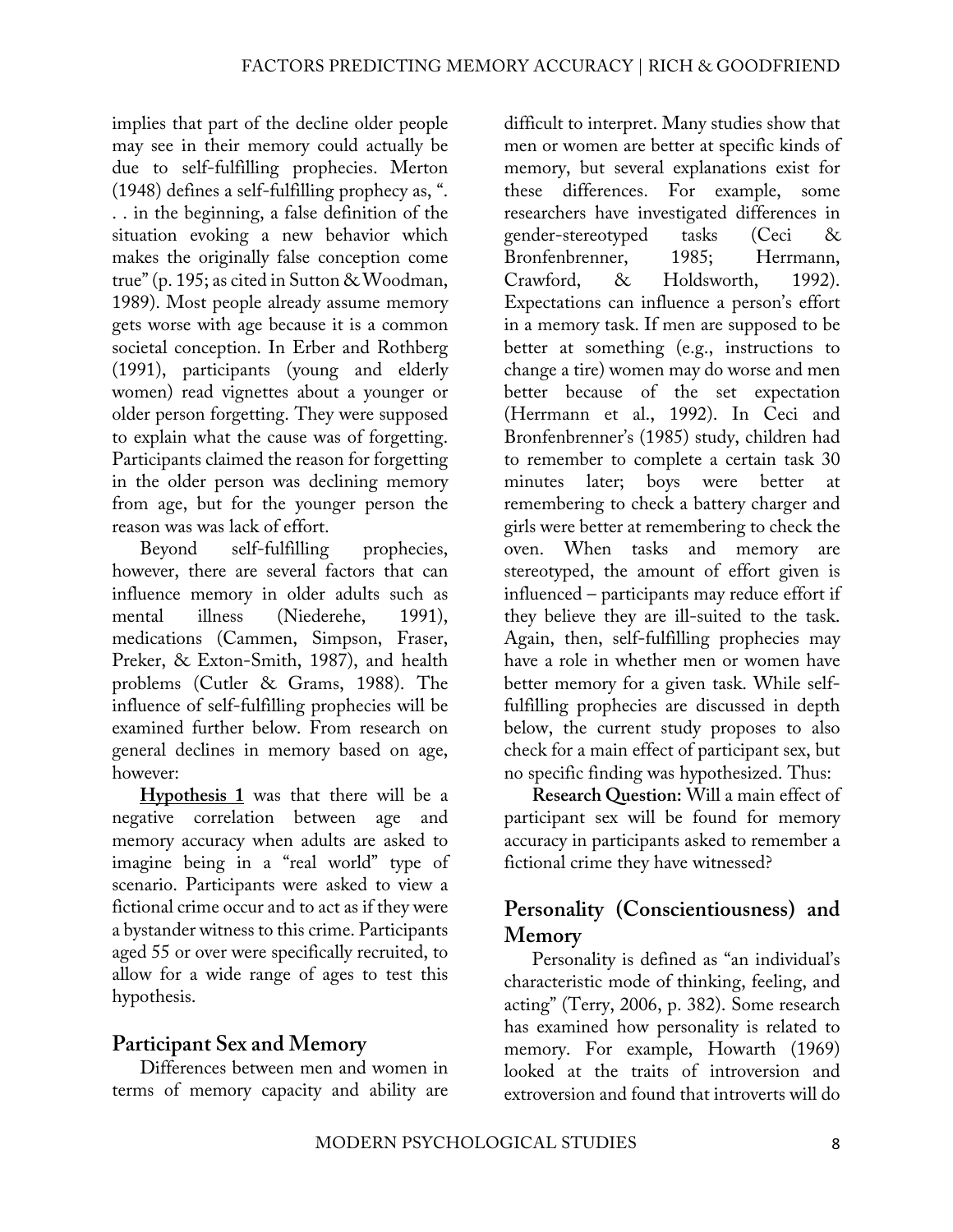worse than extroverts if there is too much arousal (e.g., a distracting environment). However, one personality trait that has not been investigated in terms of its association with memory is conscientiousness. People high in conscientiousness have characteristics such as being well-organized, efficient, and dependable (Goldberg, 1990). These very characteristics seem extremely relevant to the world of eye-witness testimony to crimes. Given how persuasive eyewitnesses are to jurors in this setting, highly dependable people with high attention to detail might be ideal witnesses – but almost no research has studied this association. Thus:

**Hypothesis 2** was that conscientiousness and memory accuracy will be positively correlated.

# **Self-Fulfilling Prophecy and Memory**

Recall that self-fulfilling prophecy is any expectation, positive or negative, about a circumstance or event that can influence the direction of one's behavior and thus make the expectation more likely to come true. Archibald (1974) explains several possible causes of self-fulfilling prophecies including the placebo effect, anxiety distraction, defense effort, false feedback, and dissonance anxiety reduction. For example, when using defense effort, one sets low goals so it is easier to achieve something (when one expects success) or sets high goals to blame performance on the high standards (when one expects failure).

One type of self-fulfilling prophecy is the Pygmalion effect, or when higher expectations lead to increases in performance (Dvir, Eden, & Banjo, 1995). Many studies have looked at Pygmalion effects on expectations of others (e.g., Dvir et al., 1995; Eden & Ravid, 1982; Feldman & Prohaska, 1979; Natanovich & Eden, 2008; Sutton & Woodman, 1989). In these studies,

experimentally manipulated high expectations increased attitudes and performance. For example, in Natanovich and Eden's (2008) study, supervisors were assigned to tutors and some supervisors were given high expectations of the tutors' performance; in the end, tutors who were expected to do well received higher ratings than the control tutors.

Most studies on self-fulfilling prophecies focus on how expectations from one person influence the performance of a second person, such as a student or employee. Few studies, however, have focused on raising expectations of the self (e.g., Eden & Zuk, 1995). In one exception, researchers took men who had never been to sea before in a naval officer course out on the ocean. Before they went, some were told they would do well with seasickness. The results showed the men with a low expectation of seasickness reported experiencing less seasickness than the others. While this single study indicates that self-fulfilling prophecies can have an impact on self-driven perceptions and performance, few studies exist to support this claim or to replicate the general finding. The current study thus proposed to experimentally examine the influence of selffulfilling prophecies on self-expectations in the context of eyewitness memory. In the current study, participants were primed with an article about memory accuracy either stating that men are better or that women are better at being eyewitnesses, establishing their expectations and prophesies. Thus:

**Hypothesis 3** was participants who were primed to have high expectations for memory accuracy would, in fact, have better memories, compared to participants who were primed to have low expectations.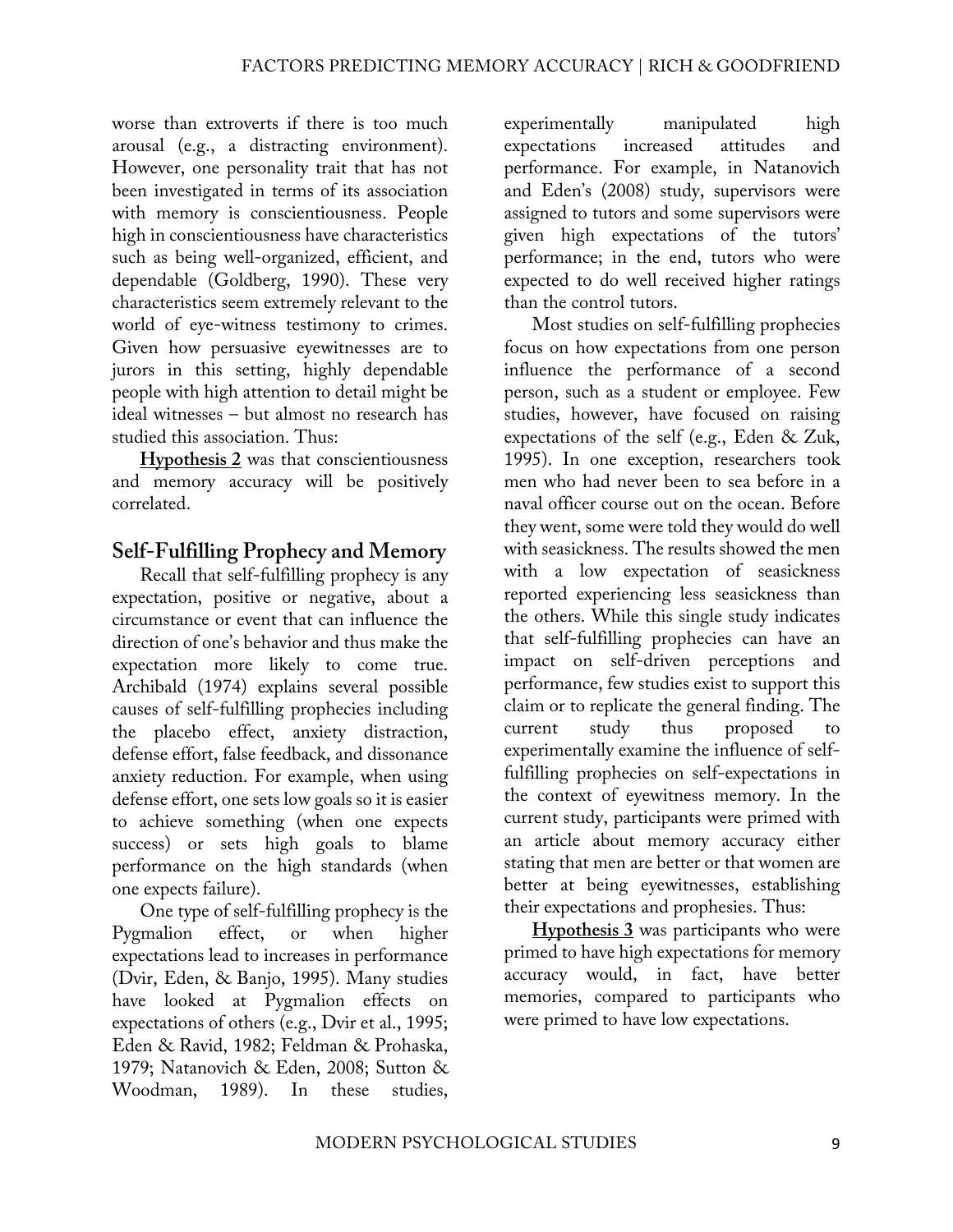# **Method**

### **Participants**

Sixty-six participants were removed from the study either because they had already taken another eyewitness survey in the last six months (and therefore may have already seen the experimental materials) or failed to complete a majority of the survey. The final sample (n = 189) was 55 (29.1%) men and 134 (70.9%) women. Race was as follows: 84.66% White, 2.65% Black, 1.59% two or more races, 1.06% Latino, 0.53% Asian, and 9.52% "other" or declined to answer. Age ranged from 18 to 89.5 years (*M* = 40.43, *SD* = 17.95). Participants were recruited through social media (e.g., Facebook) as well as introductory psychology courses at a small, Midwestern, private college. In addition, two social organizations for senior citizens sent the survey's URL out to their members, asking volunteers to complete the study. Participants recruited through courses were given extra credit, at the professor's discretion, for their participation; all others were simply thanked for their time.

#### **Predictor Variable: Conscientiousness**

**Conscientiousness.** Conscientiousness was measured using the scale from Goldberg (1992). Participants rated 20 items on a 9 point scale (1 = *Extremely Inaccurate*; 9 = *Extremely Accurate*). Ten of the twenty items were reverse scored, then all the items were averaged. Possible scores could range from 1- 9; higher scores mean higher levels of conscientiousness. Some of the items include "efficient," "neat," and "careful." Some of the reverse-scored items include "disorganized," "inconsistent," and "impractical." The average score of this sample was 6.66 (*SD* = 1.07). Internal consistency for this scale was good, *α* = .91.

**Independent Variable: Article manipulation**

Participants read a self-fulfilling prophesy article written (in a similar style to that of Diekman & Goodfriend, 2006) by the authors of the current study that indicated either (1) men or (2) women are better at eyewitness memory accuracy (randomly assigned). This manipulation was to test selffulfilling prophesy effects on memory accuracy. The article (male condition) is available in Appendix A.

#### **Dependent Variable: Memory Accuracy**

Memory accuracy was measured through questions based on the video participants watched. There were 21 questions and each question was multiple-choice. The video was taken from YouTube and edited for the purposes of the project; the authors requested permission to use the video from the person who originally posted it online. The video lasted about 45 seconds and shows a young woman walking through a city scene. She is then attacked by a young man who was waiting on a moped. The man and the woman struggle for a few seconds, and he then steals her purse and flees the scene. Examples of specific details tested were, "What were the colors of the perpetrator's moped?" and, "What color was the victim's purse?" Answers were scored such that a correct answer gave the participant one point, and incorrect answers resulted in zero points; thus the possible range of scores was 0-21. The mean for this sample was 13.42 (*SD* = 2.69).

#### **Procedure**

All participants were asked to go to a URL for the survey provided by the software company PsychData, which offered all survey materials online. Participants first read basic consent information. At the bottom of that screen, they were asked to click on "yes" if they wished to participate. If they tried to skip this question or if they clicked "no," they were not taken to the rest of the materials.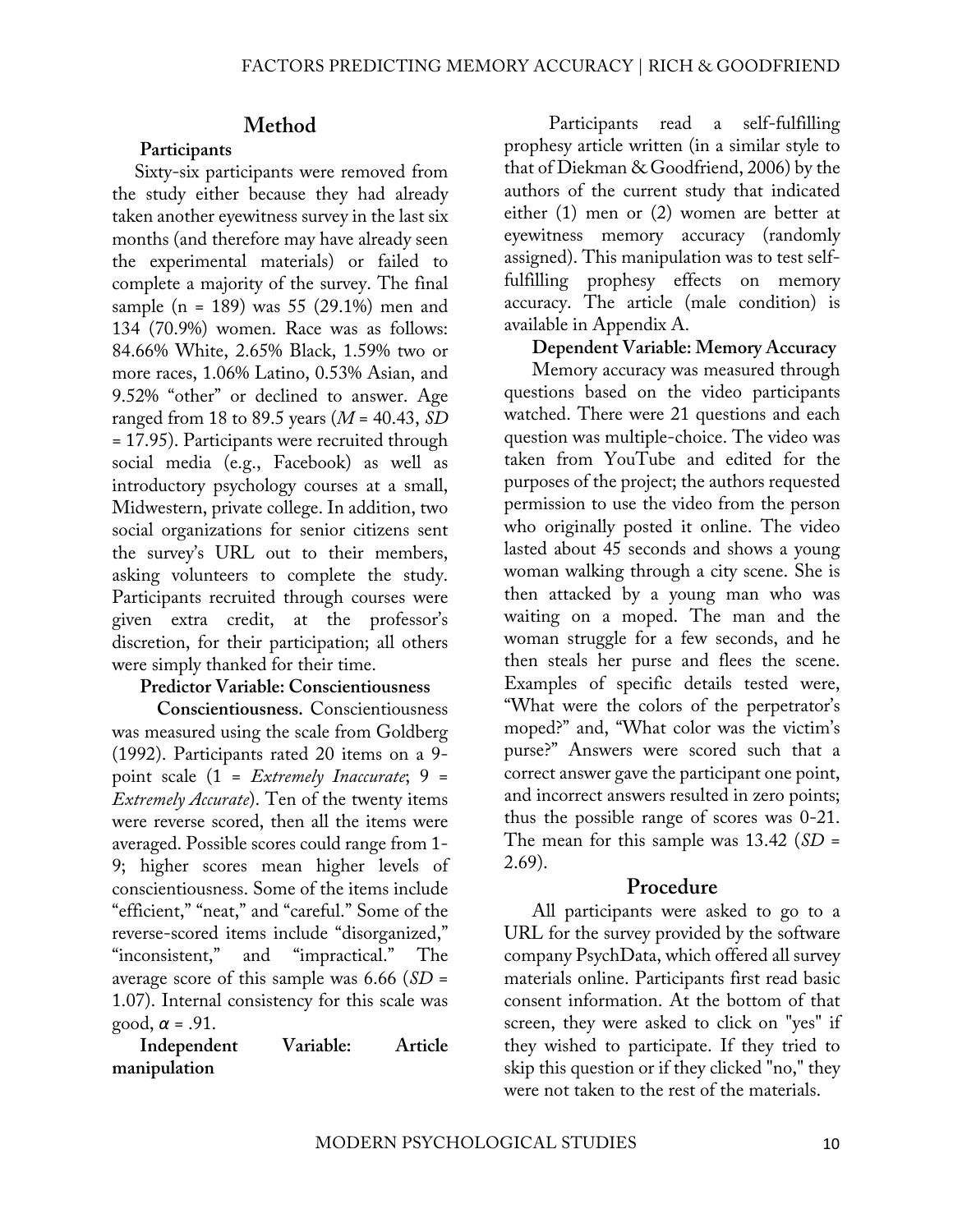Next, participants saw all the materials which included, in order: demographics, the self-fulfilling prophecy article, the video of the fictional crime, the memory test, and the conscientiousness scale (Goldberg, 1992). Finally, all participants were taken to a screen that stated the survey was completed and provided a short debriefing. This study was approved by the hosting university's Institutional Review Board.

### **Results**

### **Hypothesis 1**

Hypothesis 1 was that there will be a negative correlation between age and memory accuracy when adults are asked to be a witness in a "real world" type of scenario portraying a crime. To test this hypothesis, participants were equally split into age groups of 18-26 years (n = 65), 27-51 years (n = 66), and 52 years and over  $(n = 58)$ .

The memory scores for each group were as follows: *M* = 13.97 (*SD* = 2.66) for ages 18- 26, *M* = 13.82 (*SD* = 2.39) for ages 27-52, and *M* = 12.34 (*SD* = 2.78) for ages over 52. These group differences were significant, *F*(2,186) = 7.16, *p* = .001. The overall correlation between age and memory accuracy was also negative and significant,  $r(187) = -.34, p < .001$ . To further explore this hypothesis, correlations between age and memory were also calculated for each of the three age groups. For the youngest group, age and memory were not associated with each other,  $r(63) = .06$ ,  $p = .669$ ; in other words, there was no memory difference for an 18 year old versus a 27 year old. However, for the two older age groups, as age increased, memory declined. For the middle-aged group, the correlation was significant and negative,  $r(66) = -.36$ ,  $p = .003$ ; the same was true with the oldest group,  $r(58) = -.40$ ,  $p =$ .002. Results for this supported hypothesis are shown in Table 1.

#### **Research Question**

The research question was: Will a main effect of participant sex be found for memory accuracy? A t-test found that women (*M* = 13.65, *SD* = 2.58) had slightly higher memory scores than men  $(M = 12.85, SD =$ 2.88), and it was marginally significant, *t*(187) = -1.86, *p* = .065.

### **Hypothesis 2**

Hypothesis 2 was that conscientiousness and memory accuracy will be positively correlated. As expected, there was a significant positive correlation between conscientiousness and memory scores, *r*(179)

 $= .15, p = .046$ , supporting Hypothesis 2.

### **Hypothesis 3**

Hypothesis 3 was that participants who are primed to have high expectations for memory accuracy will have better memories, compared to participants who are primed to have low expectations. Results showed that memory scores for participants in the high expectations condition (in other words, their participant sex matched the sex considered to have better memory in the article; *M* = 13.48, *SD* = 2.62) did not significantly differ from memory in the low expectation group (a mismatch of participant sex and sex highlighted in the article as having good memory; *M* = 13.33, *SD* = 2.75), *t*(186) = .39,  $p = .700$ . Thus, Hypothesis 3 was not supported.

### **Discussion**

Results for Hypothesis 1 showed that there was a negative correlation between age and memory. In the age breakdowns, memory scores were negatively correlated with the age groups 27-52 and 52 and over, but not for 18-26 year olds. This means that there were no differences in memory found between an 18 year old and a 26 year old, indicating that age does not matter for memory accuracy in young adults. The results of the Research Question about participant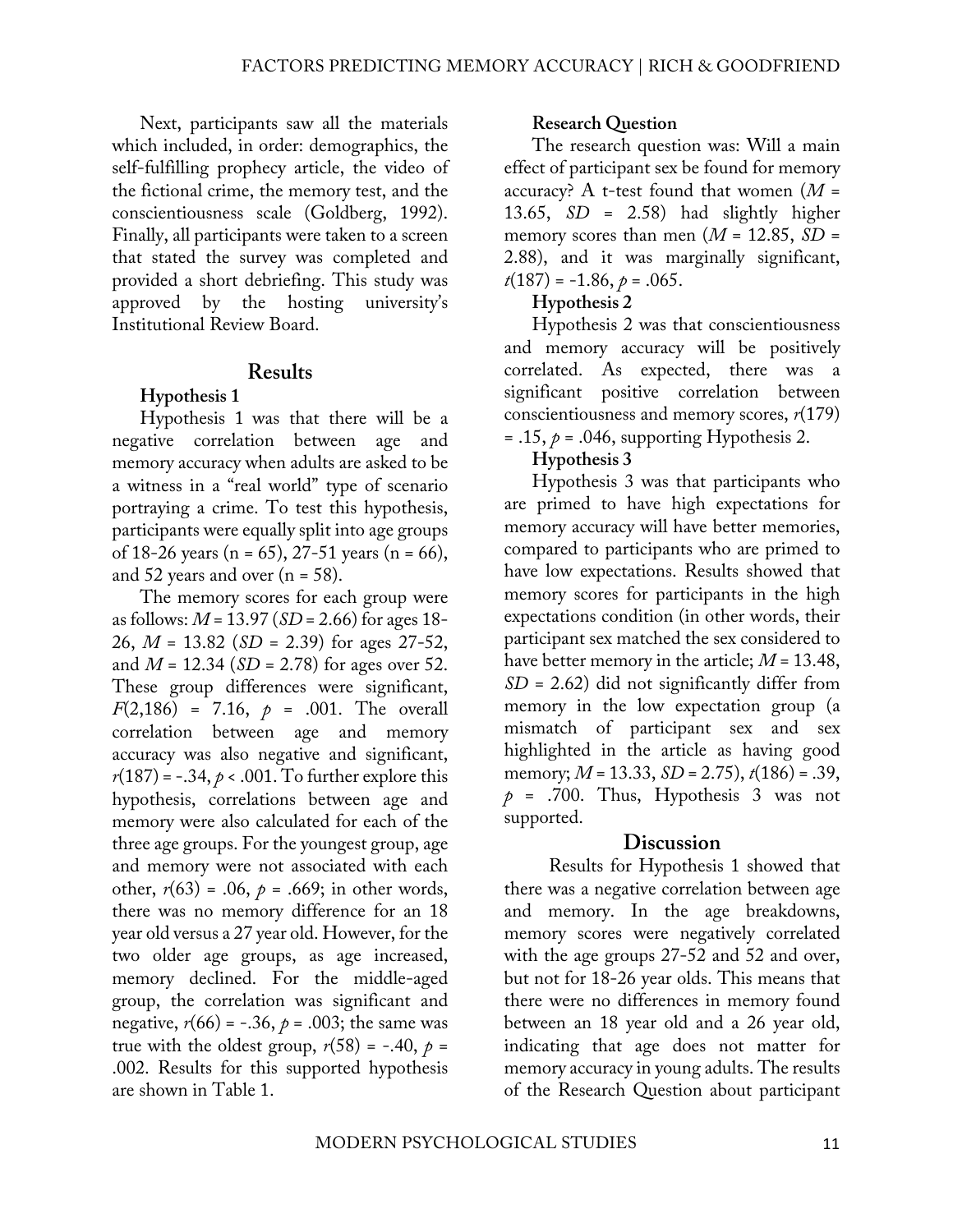sex and memory showed that women had a slightly better memory, but only at a marginal level. However, this marginal difference might translate into better memory for a single fact from a crime, and this single piece of information could be the deciding factor in a court case.

Hypothesis 2, involving conscientiousness and memory, was supported by showing that the two variables were positively correlated. Someone who is higher in conscientiousness (e.g., wellorganized, pays close attention to detail) is more likely to have a more accurate memory when recalling an event. Finally, results for Hypothesis 3 showed that participants primed to do better on the memory test did not differ from those who were primed with low expectations. The men who read the article "men are three times better at memory" did not significantly differ from women who read the same article and vice versa, going against some previous research (e.g., Eden & Zuk, 1995).

### **Strengths**

One of the most important aspects of the research was a wide-range of ages across participants and the total number of participants. Having a large sample size helps to closer estimate overall memory scores and relationships between all variables. The even distribution among age groups was essential to compare "older" to "younger" adults. In addition, the video of the crime was approximately 45 seconds. Crimes in the "real world" can happen quickly, and this short time period can relate the actual amount of time that witnesses have to process an event.

### **Limitations and Future Research**

Participants in this study were mostly White, so statistics on race were not valid. In addition, while statistical comparisons of men versus women did reach marginal significance, the imbalance of sample sizes

(fewer men compared to women) was not ideal. The procedure itself may also have led to some issues due to the interface of the PsychData software. This online program allows participants to view the video of the crime, and it is possible for people to pause or even re-watch the video before moving on. Participants may have done this in spite of explicit instructions that doing either of these things would decrease the validity of the study. Only participants who were recruited from university courses and took the survey under more controlled (and observed) conditions definitely saw the video only once. Thus, while the study had the benefit of an experimental design, controls typically found in a laboratory experiment may have been compromised.

Finally, a limitation may have been a weak experimental manipulation with the priming articles for men's and women's expectations. For future research, it would be interesting to consider ways to individually prime participants to make a more believable manipulation. For example, participants could take a "pre-test" that resulted in a response such as "You have a great memory" or "You have a bad memory." In this study, the use of gender as a priming variable may not have been strong enough to elicit the selffulfilling prophecy effect. Many studies have used the Pygmalion effect (high expectations leads to better performance) on expectations of others (e.g., Feldman & Prohaska, 1979; Natanovich & Eden, 2008; Sutton & Woodman, 1989), but little research has explore this effect on the individual. Additional research on the nuances of selffullfilling prophecies and expectations regarding memory seems warranted.

### **Conclusion**

This study showed that memory for eyewitness events can be influenced by age,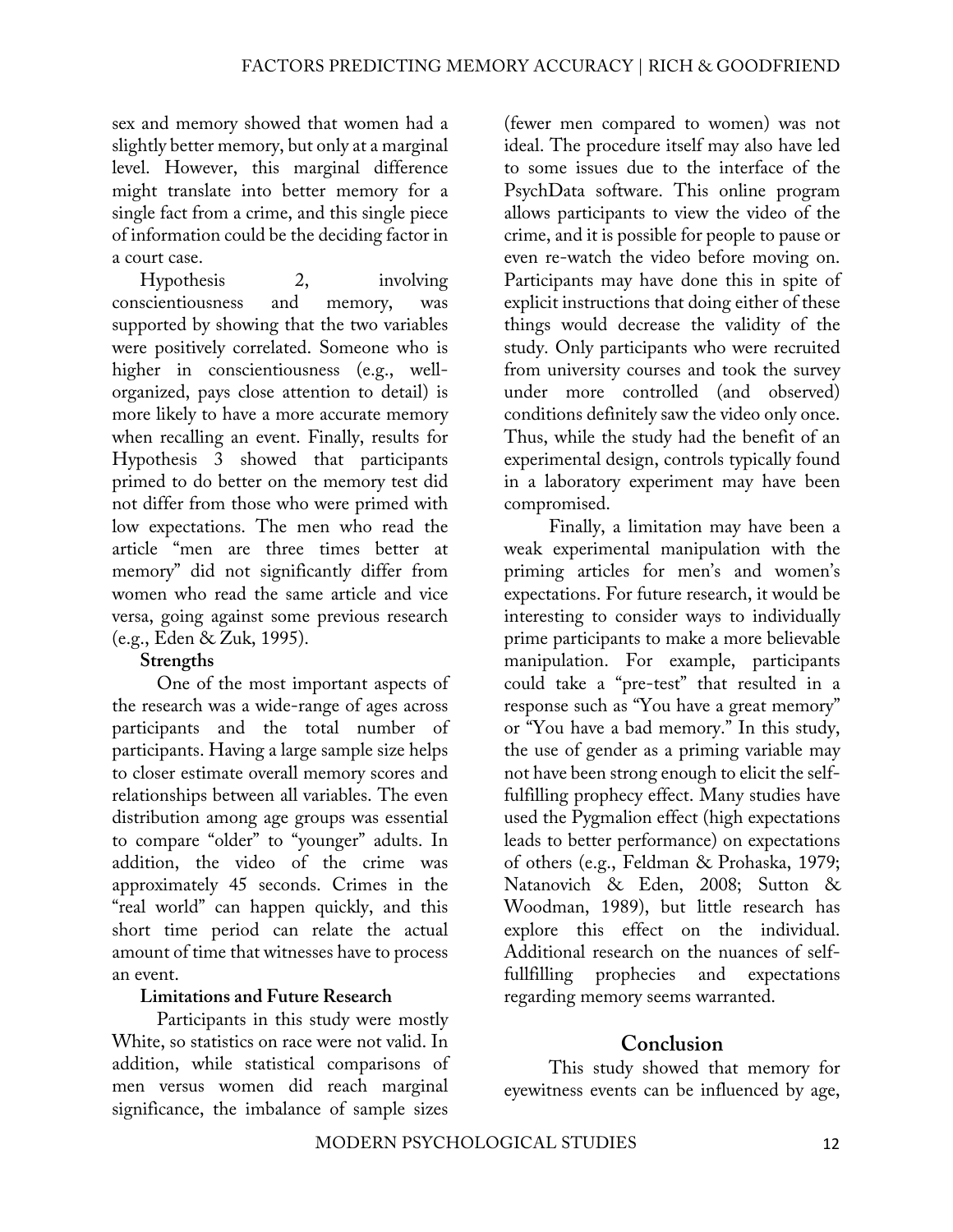conscientiousness, and perhaps participant sex. Overall, it seems that the best witness would be a female between the ages of 18 and 26 who is high on conscientiousness. Personality traits as well as characteristics of a witness are important factors to study when researching memory accuracy of events, as well as how different kinds of witnesses may influence jury decisions. Both the fields of psychology and criminology could benefit from this study, which provides insight into witnesses and what variables predict the most accurate memory.

#### **References**

- Archibald, W. P. (1974). Alternative explanations for selffulfilling prophecy. *Psychological Bulletin, 81*, 74-84. doi:http://dx.doi.org/10.1037/h0035517
- Cammen, T. J., Simpson, J. M., Fraser, R. M., Preker, A. S., & Exton-Smith, A. N. (1987). The memory clinic: A new approach to the detection of dementia. *British Journal of Psychiatry, 150*, 359-364.
- Ceci, J. S., & Bronfenbrenner, U. (1985). "Don't forget to take the cupcakes out of the oven": Prospective memory, strategic time-monitoring, and context. *Child Development, 56,* 152-164.
- Charness, N. (1987). Component processes in bridge bidding and novel problem-solving tasks. *Canadian Journal of Psychology, 41*, 223-243. doi:http://dx.doi.org/10/1027/h0084151
- Cutler, S. J. & Grams, A. E. (1988). Correlates of selfreported everyday memory problems. *Journal of Gerontology, 43*, 82-90. doi: 10.1093/geronj/43.3.S82
- Dvir, T., Eden, D., & Banjo, M. L. (1995). Self-fulfilling prophecy and gender: Can women be pygmalion and galatea? *Journal of Applied Psychology, 80*, 253-270. doi:http://dx.doi.org/10.1037/0021-9010.80.2.253
- Diekman, A. & Goodfriend, W. (2006). Rolling with the changes: A role congruity perspective on gender norms. *Psychology of Women Quarterly, 30*, 369-383.
- Eden, D., & Ravid, G. (1982). Pygmalion versus selfexpectancy: Effects of instructor- and self-expectancy on trainee performance. *Organizational Behavior & Human Performance, 30*, 351-364. Retrieved from http://search.proquest.com/docview/616734636?accou ntid=26505
- Eden, D., & Zuk, Y. (1995). Seasickness as a self-fulfilling prophecy: Raising self-efficacy to boost performance at sea. *Journal of Applied Psychology, 80*, 628-635. doi:http://dx.doi.org/10.1037/0021-9010.80.5.628
- Erber, J. T. & Rothberg, S. T. (1991). Here's looking at you: The relative effect of age and attractiveness on

judgments about memory failure. *Journal of Gerontology, 46*, 116-123. doi: 10.1093/geronj/46.3.P116

- Feldman, R. S., & Prohaska, T. (1979). The student as pygmalion: Effect of student expectation on the teacher. *Journal of Educational Psychology, 71*, 485-493. doi:http://dx.doi.org/10.1037/0022-0663.71.4.485
- Goldberg, L. R. (1990). An alternative "description of personality": The Big-Five factor structure. *Journal of Personality and Social Psychology, 59,* 1216-1229.
- Goldberg, L. R. (1992). The development of markers for the Big-Five factor structure. *Psychological Assessment, 4,* 26-42. doi: 10.1037/1040-3590.4.1.26.
- Herrmann, D. J., Crawford, M., & Holdsworth M. (1992). Gender-linked differences in everyday memory performance. *British Journal of Psychology*, *83*, 221.
- Howarth, E. (1969). Personality differences in serial learning under distraction. *Perceptual and Motor Skills, 28,* 379-382.
- Leippe, M. R. (1985). The influence of eyewitness nonidentifications on mock-jurors' judgments of a court case. *Journal of Applied Social Psychology, 15*, 656- 672. Retrieved from http://search.proquest.com/docview/617113235?accou ntid=26505
- Light, L. L. & Anderson, P. A. (1985). Working-memory capacity, age, and memory for discourse. *Journal of Gerontology, 40*, 737-747. doi:10.1093/geronj/40.6.737
- Loftus, E. F. (2011). Crimes of memory: False memories and societal justice. In *Psychology and the real world: Essays illustrating fundamental contributions to society* (pp. 83-88). New York, NY: Worth Publishers. Retrieved from  $\sim$ http://search.proquest.com/docview/918759060?accou ntid=26505
- Merton, R. K. (1948). The self-fulfilling prophecy. *Antioch Review, 8,* 193-210.
- Natanovich, G., & Eden, D. (2008). Pygmalion effects among outreach supervisors and tutors: Extending sex generalizability. *Journal of Applied Psychology, 93*, 1382- 1389. doi:http://dx.doi.org/10.1037/a0012566
- Niederehe, G. (1991). Depression and memory impairment in the aged. In L. Poon (Ed.), *Handbook for clinical memory assessment of older adults* (pp. 226-237). DC: American Psychological Association.
- Perlmutter, M. (1978). What is memory aging the age of? *Developmental Psychology, 14,* 330-345.
- Salthouse, T. A. (1994). The aging of working memory. *Neuropsychology, 8,* 535-543.
- Sutton, C. D., & Woodman, R. W. (1989). Pygmalion goes to work: The effects of supervisor expectations in a retail setting. *Journal of Applied Psychology, 74*, 943-950. doi:http://dx.doi.org/10.1037/0021-9010.74.6.943
- Terry, W. (2006). Individual differences in learning and memory. In *Learning and memory: Basic principles, processes, and procedures* (3rd ed., pp. 390-391). Boston, MA: Pearson/Allyn and Bacon.